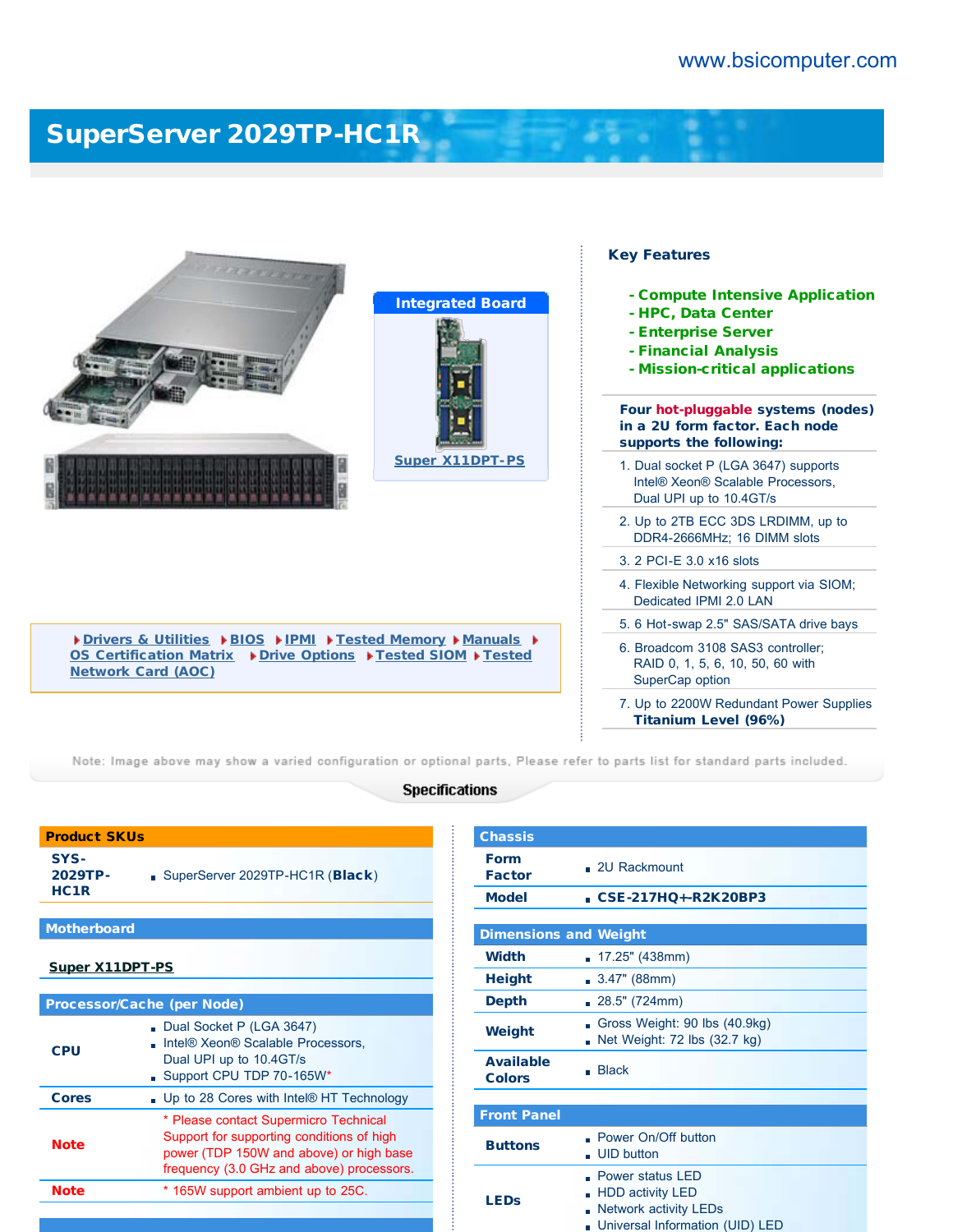|                                      | <b>System Memory (per Node)</b>                                                                        |  |  |  |
|--------------------------------------|--------------------------------------------------------------------------------------------------------|--|--|--|
| <b>Memory</b><br><b>Capacity</b>     | . 16 DIMM slots<br>Up to 2TB ECC 3DS LRDIMM, 2TB ECC<br>RDIMM, DDR4 up to 2666MHz                      |  |  |  |
| <b>Memory</b><br><b>Type</b>         | 2666/2400/2133MHz ECC DDR4 SDRAM                                                                       |  |  |  |
|                                      |                                                                                                        |  |  |  |
| <b>On-Board Devices</b>              |                                                                                                        |  |  |  |
| <b>Chipset</b>                       | $\blacksquare$ Intel® C621 chipset                                                                     |  |  |  |
| <b>SAS</b>                           | Broadcom 3108 SAS3 (12Gbps)<br>controller;<br>RAID 0, 1, 5, 6, 10, 50, 60 support<br>Optional SuperCap |  |  |  |
| <b>Network</b><br><b>Controllers</b> | Must bundle with at least one SIOM or<br>network card per node                                         |  |  |  |
| IPMI                                 | Support for Intelligent Platform<br>Management Interface v.2.0<br>IDMLQQ with with                     |  |  |  |

| <b>Input / Output (per Node)</b> |                                                                |  |  |
|----------------------------------|----------------------------------------------------------------|--|--|
| <b>SAS</b>                       | 6 SAS3 (12Gbps) ports                                          |  |  |
| LAN                              | 1 RJ45 Dedicated IPMI LAN port                                 |  |  |
| <b>USB</b>                       | 2 USB 3.0 ports (rear)                                         |  |  |
| <b>VGA</b>                       | ■ 1 VGA port                                                   |  |  |
| <b>Serial Port</b><br>/ Header   | $\blacksquare$ 1 Fast UART 16550 port / 1 Header<br>(internal) |  |  |
| <b>Others</b>                    | 2 SATADOM support on the motherboard                           |  |  |
|                                  |                                                                |  |  |

KVM-over-LAN support

Graphics **ASPEED AST2500 BMC** 

IPMI 2.0 with virtual media over LAN and

## System BIOS

BIOS Type AMI 32MB SPI Flash ROM

| <b>Management</b>                     |                                                                                                                                                                        |
|---------------------------------------|------------------------------------------------------------------------------------------------------------------------------------------------------------------------|
| <b>Software</b>                       | Intel® Node Manager<br>$\blacksquare$ IPMI 2.0<br>KVM with dedicated LAN<br>- NMI<br><u>. SSM, SPM, SUM</u><br>$\blacksquare$ SuperDoctor <sup>®</sup> 5<br>. Watchdog |
| <b>Power</b><br><b>Configurations</b> | <b>ACPI Power Management</b>                                                                                                                                           |

## PC Health Monitoring

| CPU                                    | Monitors for CPU Cores, Chipset<br>Voltages, Memory.<br>.5+1 Phase-switching voltage regulator                         |  |  |  |
|----------------------------------------|------------------------------------------------------------------------------------------------------------------------|--|--|--|
| <b>FAN</b>                             | Fans with tachometer monitoring<br>Status monitor for speed control<br>. Pulse Width Modulated (PWM) fan<br>connectors |  |  |  |
| <b>Temperature</b>                     | Monitoring for CPU and chassis<br>environment<br>Thermal Control for fan connectors                                    |  |  |  |
| <b>Omni-Path</b><br><b>Fabric CPUs</b> | Do not support                                                                                                         |  |  |  |

| <b>Expansion Slots (per Node)</b>                   |                                                                                                                                                                                                                                   |  |  |  |  |
|-----------------------------------------------------|-----------------------------------------------------------------------------------------------------------------------------------------------------------------------------------------------------------------------------------|--|--|--|--|
| <b>PCI-</b><br><b>Express</b>                       | 2 PCI-E 3.0 x16 Low-profile slots<br>1 SIOM card support<br>Note: Must bundle with Network Card<br>(With only one CPU installed, SXB2<br>M.2 and SXB4 riser card slots not<br>function)                                           |  |  |  |  |
|                                                     |                                                                                                                                                                                                                                   |  |  |  |  |
| <b>Drive Bays (per Node)</b>                        |                                                                                                                                                                                                                                   |  |  |  |  |
| Hot-swap                                            | 6 Hot-swap 2.5" SAS/SATA HDD trays                                                                                                                                                                                                |  |  |  |  |
|                                                     |                                                                                                                                                                                                                                   |  |  |  |  |
| <b>System Cooling</b>                               |                                                                                                                                                                                                                                   |  |  |  |  |
| Fans                                                | 4 Heavy duty 8cm PWM fans with optimal<br>fan speed control                                                                                                                                                                       |  |  |  |  |
|                                                     |                                                                                                                                                                                                                                   |  |  |  |  |
| <b>Power Supply</b>                                 |                                                                                                                                                                                                                                   |  |  |  |  |
|                                                     | 2200W Redundant Power Supplies with PMBus                                                                                                                                                                                         |  |  |  |  |
| Total<br>Output<br><b>Power and</b><br><b>Input</b> | 1200W with Input 100-127Vac<br>1800W with Input 200-220Vac<br>1980W with Input 220-230Vac<br>2090W with Input 230-240Vac<br>2200W with Input 220-240Vac (for<br>UL/cUL use only)<br>2090W with Input 230-240Vdc (for CCC<br>only) |  |  |  |  |
| <b>AC Input</b><br><b>Frequency</b>                 | $50 - 60$ Hz                                                                                                                                                                                                                      |  |  |  |  |
| <b>Dimension</b><br>$(W \times H \times L)$         | $26 \times 40 \times 336$ mm                                                                                                                                                                                                      |  |  |  |  |
| $+12V$                                              | Max: 100A / Min: 0A (100-127Vac)<br>Max: 150A / Min: 0A (200-220Vac)<br>Max: 165A / Min: 0A (220-230Vac)<br>å,<br>Max: 174.17A / Min: 0A (230-240Vac)<br>Max: 183.3A / Min: 0A (220-240Vac)                                       |  |  |  |  |
| 5VSB                                                | Max: 1A / Min: 0A                                                                                                                                                                                                                 |  |  |  |  |
| <b>Output Type</b>                                  | Backplanes (gold finger)                                                                                                                                                                                                          |  |  |  |  |
| <b>Certification</b>                                | UL/cUL/CB/BSMI/CE/CCC<br><b>Titanium Level</b><br>[ Cert. in progress ]                                                                                                                                                           |  |  |  |  |
|                                                     |                                                                                                                                                                                                                                   |  |  |  |  |
| <b>Operating Environment</b>                        |                                                                                                                                                                                                                                   |  |  |  |  |

| <b>RoHS</b>                   | • RoHS Compliant                                                                                                                                                                                                                                              |
|-------------------------------|---------------------------------------------------------------------------------------------------------------------------------------------------------------------------------------------------------------------------------------------------------------|
| <b>Environmental</b><br>Spec. | Operating Temperature:<br>$10^{\circ}$ C ~ 35°C (50°F ~ 95°F)<br>Non-operating Temperature:<br>-40°C to 60°C (-40°F to 140°F)<br>Operating Relative Humidity:<br>8% to 90% (non-condensing)<br>Non-operating Relative Humidity:<br>5% to 95% (non-condensing) |
|                               |                                                                                                                                                                                                                                                               |